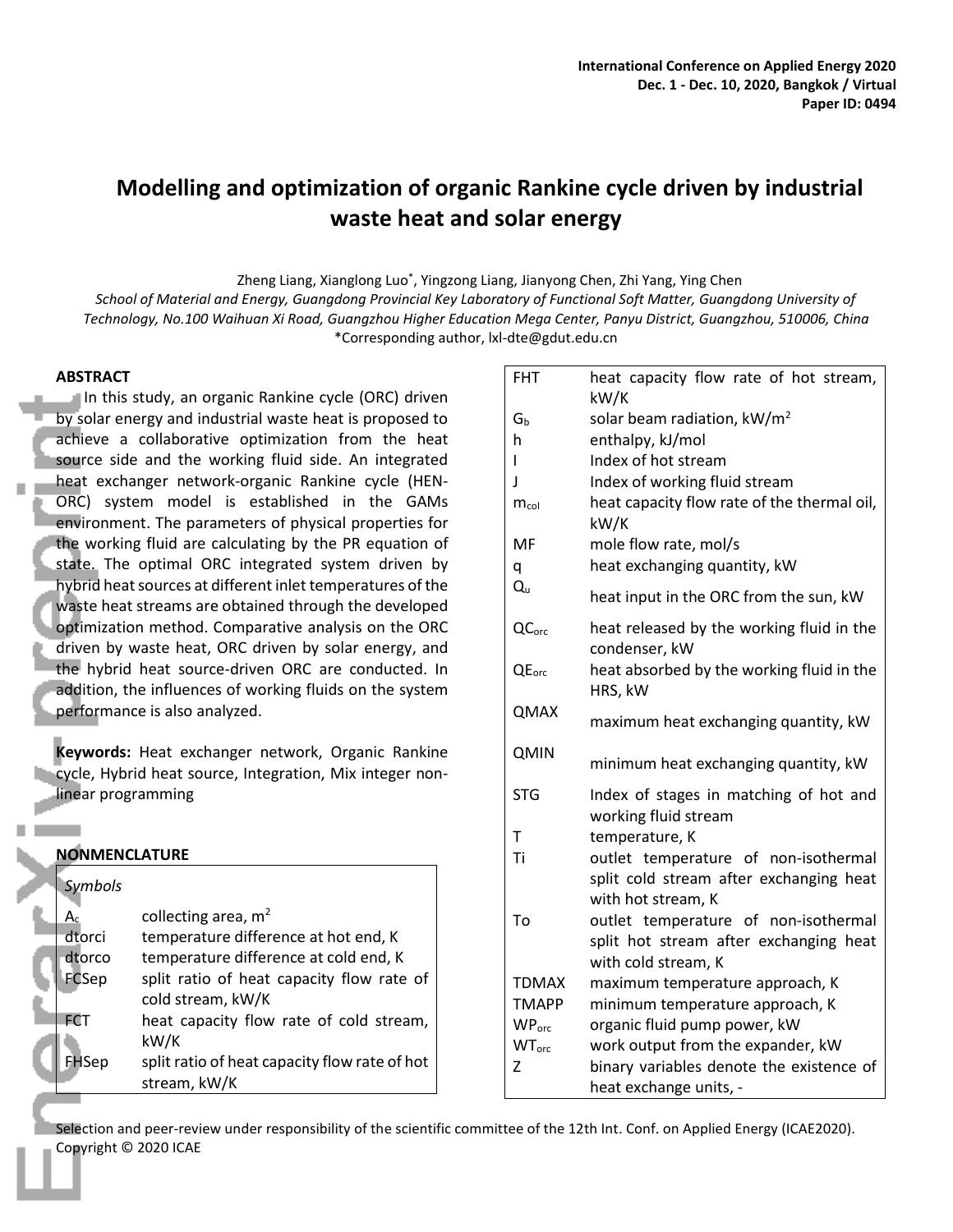| η          | efficiency, - |
|------------|---------------|
|            |               |
| Subscripts |               |
| am         | ambient       |
| col        | collector     |
| in         | inlet         |
| out        | outlet        |
| i          | hot stream    |
|            | cold stream   |
| stg        | stage         |

## **1. INTRODUCTION**

With the rapid development of economy and society, the world is facing more and more serious problems of environment and energy. The large amount of medium and low temperature thermal energy discharged in the industrial production process should not be ignored. In addition, the world is abundant in clean energy such as solar energy and geothermal energy. Organic Rankine cycle (ORC) is considered one of the promising technologies utilizing medium and low temperature heat to generate power.

Large number of previous researches have been focused on the ORC components design and optimization, working fluid selection for cycle structure. The simulation and optimization for interior design of the ORC have been well studied. Recently, the exterior integration design of heat source driving the ORC to improve the utilizing efficiency of energy become more and more important. Huang et al. [1] proposed an integration system to recover the low-temperature surplus heat from process hot stream through the ORC. The ORC is used to replace the traditional external cold utility for cooling process hot stream. Thus, more thermal energy was recovered and the total annual cost of entire integration system was reduced. Bellos et al. [2] presented an integration concept hybrid heat source of waste heat stream and solar energy drive the ORC. Four ORC systems with different working fluids were studied by changing the inlet temperature of waste heat stream. However, the utilization of solar energy was limited to the two-phase region.

 In this study, a method to integrate heat exchange network (HEN) in heat recovery system (HRS) is proposed to achieve a collaborative optimization from the heat source side and the working fluid side for the ORC system. Solar energy stream is able to exchange heat with working fluid in entire heating section and not only limited in two-phase heating region through calculation. The comparison between hybrid heat source-driven ORC system and single heat source-driven ORC operating in parallel mode is conducted to verify the effectiveness of optimization for heat exchange matching from heat source side. In addition, four working fluids are selected to study the performance for the proposed ORC system, illustrating the availability for improving the ORC system from working fluid side.

## **2. PROBLEM DESCRIPTION AND MODEL FORMULATION**

## *2.1 System description*

Fig. 1 shows the schematics of three integration systems, namely, the solar-driven ORC (SORC), the ORC system driven by waste heat stream (WORC), and the ORC driven by hybrid heat source of multiple waste heat streams and solar energy (SWORC). As shown in Fig.1, the ORC system is composed of a pump, a HRS, a expander and a condenser. The heat recovery system act as an evaporator. Working fluid and hot stream exchange heat through the HEN in the HRS and thus, the heat of waste heat and solar energy are utilized. Liquid working fluid is pumped into the HRS by the pump and heated into saturated vapor in the HRS. Then, the vapor expands in the expander and condensed into saturate liquid in the condenser.

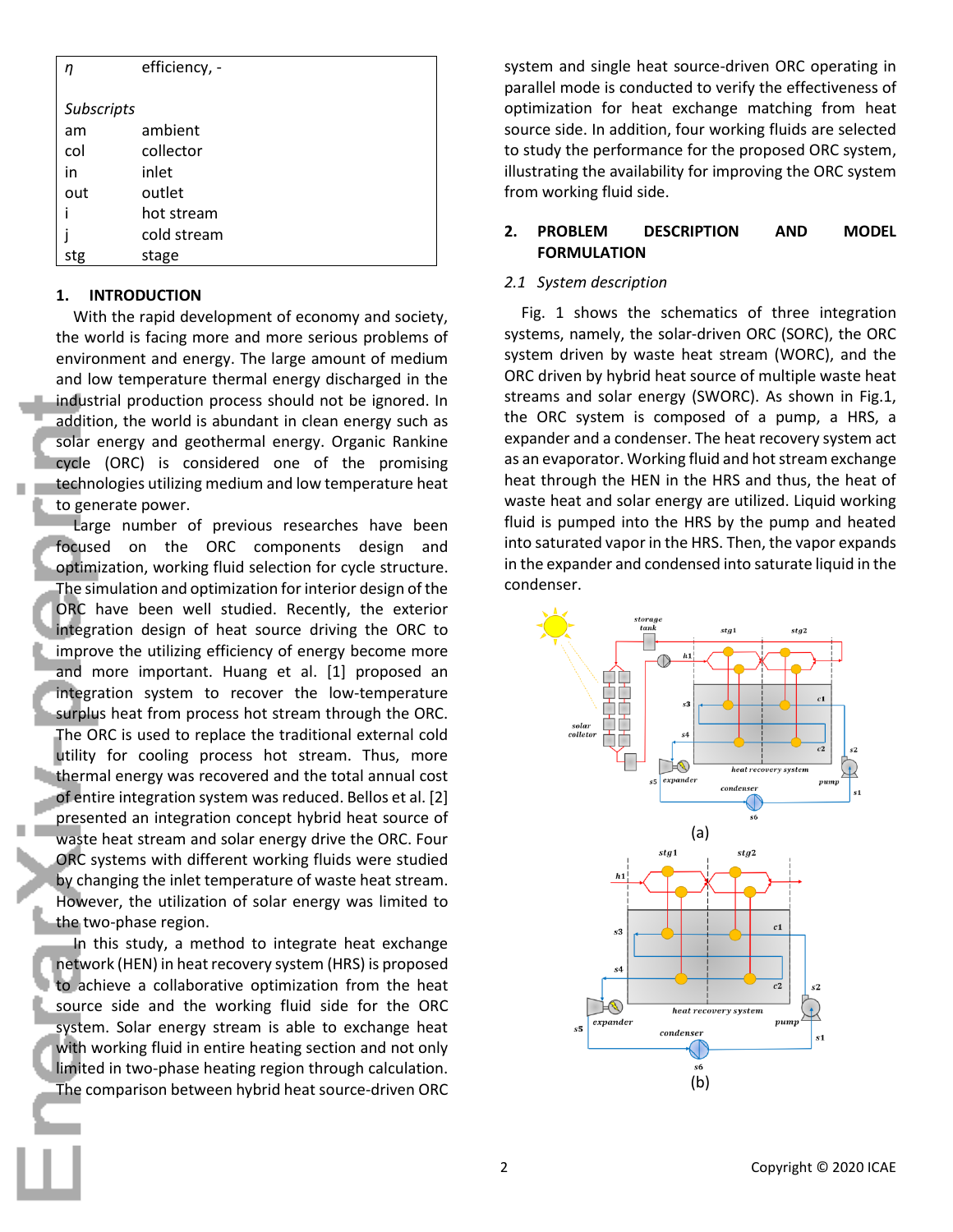

Fig. 1 Representation of three integration system: (a) SORC, (b) WORC, (c) SWORC

## *2.2 Model formulation*

The model of the presented ORC system consists of solar energy collection model, ORC model, EOS model, HEN model and objective function.

2.2.1 Solar energy collection model

In the present study, the commercial parabolic trough collector (PTC) Eurotrough II is selected as solar energy collector. Eq. (1) shows the solar radiation energy *Qsolar* which is related to the collector area and solar radiation. Eq. (2) indicates the total heat of collected solar energy entering the ORC system. Eqs. (3)-(4) give the thermal efficiency of solar energy collector.

$$
\begin{aligned}\n\boxed{Q_{solar} = A_c * G_b} \\
\boxed{Q_u = m_{col} * (T_{col,out} - T_{col,in})}\n\end{aligned} \tag{1}
$$

$$
\eta_{col} = Q_u / Q_{solar} \tag{3}
$$

$$
\eta_{col} = 0.7408 - 0.0432 * \frac{T_{col,in} - T_{am}}{G_b} - 0.000503 * G_b * \frac{T_{col,in} - T_{am}}{G_b} \tag{4}
$$

0.000503 \*  $G_b$  \*  $\frac{T_{col,in} - T_{am}}{C}$  $G_b$ 

## 2.2.2 ORC model

The ORC model includes the mass and energy balances of a pump, a HRS, a expander and a condenser. Eqs. (5)- (6) show the energy balance of the HRS. The heat that the HRS absorbs from hot stream is equal to the heat that the working fluid absorbs from the HRS. Eqs. (7)-(9) give the energy balance for the condenser, expander, pump respectively.

$$
QE_{orc} = \sum_{h \in I} \sum_{j \in J} \sum_{stg \in STG} q_{i,j, stg}
$$
(5)

$$
QE_{orc} = MF_j(h_4 - h_2)
$$
\n(6)

$$
QC_{orc} = MF_j(h_5 - h_1)
$$
  
WT = ME(h, h) (7)

$$
WT_{orc} = MF_j(h_4 - h_5)
$$
  
\n
$$
WP_{orc} = MF_j(h_2 - h_1)
$$
\n(9)

$$
2.2.3 EOS model
$$

In the present study, the EOS model consists of the PR-EOS model, Antoine equation model and thermodynamic properties calculation model. Compared with the calculation data of Aspen Plus V9, the accuracy of the PR-EOS is high enough as the compression factor's relative error is less than 0.1%.

## 2.2.4 HEN model

In the HRS, liquid working fluid is heated into saturated gas. The hot stream release heat to working fluid through the HEN. Eqs. (10)-(13) give the energy balance for hot stream and working fluid in the HEN. Eqs. (13)-(17) give the mass balance for hot stream and working fluid. Eqs. (18)-(21) show the temperature constrains of each stream. Eqs. (22)-(27) indicate the temperature and energy constrains for each heat exchangers.

$$
FHT_i(T_{i,in} - T_{i,out}) = \sum_{j \in J} \sum_{stg \in STG} q_{i,j,stg}, \quad \forall i \in I \tag{10}
$$

$$
FCT_j(T_{j,out}-T_{j,in})=\sum_{i\in I}\sum_{stg\in STG}q_{i,j,stg}\ ,\ \ \forall j\in J\qquad(11)
$$

$$
q_{i,j,stg} =\nFHSep_{i,j,k}(T_{i,stg} - To_{i,j,stg+1}) \quad \forall i \in I, stg \in STG
$$
\n
$$
q_{i,j,stg} =
$$
\n(12)

$$
FCSep_{i,j,stg}(Ti_{i,j,stg} - T_{j,stg+1}) \ \forall j \in J, stg \in STG \tag{13}
$$
\n
$$
FHT_iT_{i,stg+1} =
$$

$$
\sum_{j \in J} FHSep_{i,j, stg} To_{i,j, stg+1} \quad \forall i \in I, stg \in STG \tag{14}
$$

$$
FCT_j T_{j, stg} = \n\sum_{i \in I} FCSep_{i, j, stg} T_{i, j, stg} \quad \forall j \in J, stg \in STG \n\tag{15}
$$

$$
FHT_i = \sum_{j \in J} FHSep_{i,j,stg} \quad \forall i \in I, stg \in STG \tag{16}
$$

$$
FCT_j = \sum_{i \in I} FCSep_{i,j,stg} \quad \forall j \in J, stg \in STG \tag{17}
$$

$$
T_{i, stg+1} \le T_{i, stg} \quad \forall i \in I, stg \in STG \tag{18}
$$

$$
T_{i,out} \leq T_{i,stg=CARD(STG)+1} \quad \forall i \in I, stg \in STG \tag{19}
$$
\n
$$
T_{\infty} \leq T \quad \forall i \in I, i \in I, stg \in STG \tag{20}
$$

$$
To_{i,j, stg+1} \leq T_{i, stg} \quad \forall i \in I, j \in J, stg \in STG \tag{20}
$$
  

$$
T_{i,out} \leq To_{i,j, stg = CARD(STG) + 1} \quad \forall i \in I, stg \in STG \tag{21}
$$

$$
dtorci_i \geq TMAPP \quad \forall i \in I
$$
 (22)

$$
dtorci_i \leq T_{i, stg} - T i_{i,j, stg} + TDMAX \left(1 - Z_{i,j, stg}\right) \tag{23}
$$

$$
\forall i \in I, j \in J, stg \in STG \tag{23}
$$

$$
ddorco_i \geq TMAPP \quad \forall i \in I
$$
\n
$$
d \text{times } \mathcal{F}.
$$
\n
$$
(24)
$$

$$
dtorc_0 \leq To_{i,j, stg+1} - T_{j, stg+1} +\nTDMAX(1 - Z_{i,j, stg}) \quad \forall i \in HI, j \in J, stg \in STG
$$
\n
$$
Q_{i,j, stg} \leq QMAX_{i,j} Z_{i,j, stg} \quad \forall i \in I, j \in J, stg \in STG
$$
\n
$$
Q_{i,j, stg} \geq QMIN_{i,j} Z_{i,j, stg} \quad \forall i \in I, j \in J, stg \in STG
$$
\n
$$
(27)
$$

2.2.5 Objective function

 The objective function is the maximization of the net power output (NPO) of the ORC system as formulated by Eq. (28).

 $Max \, NPO = WT_{orc} - WP_{orc}$  (28) The formulated model is a mixed integer non-linear programming model. The optimization variables as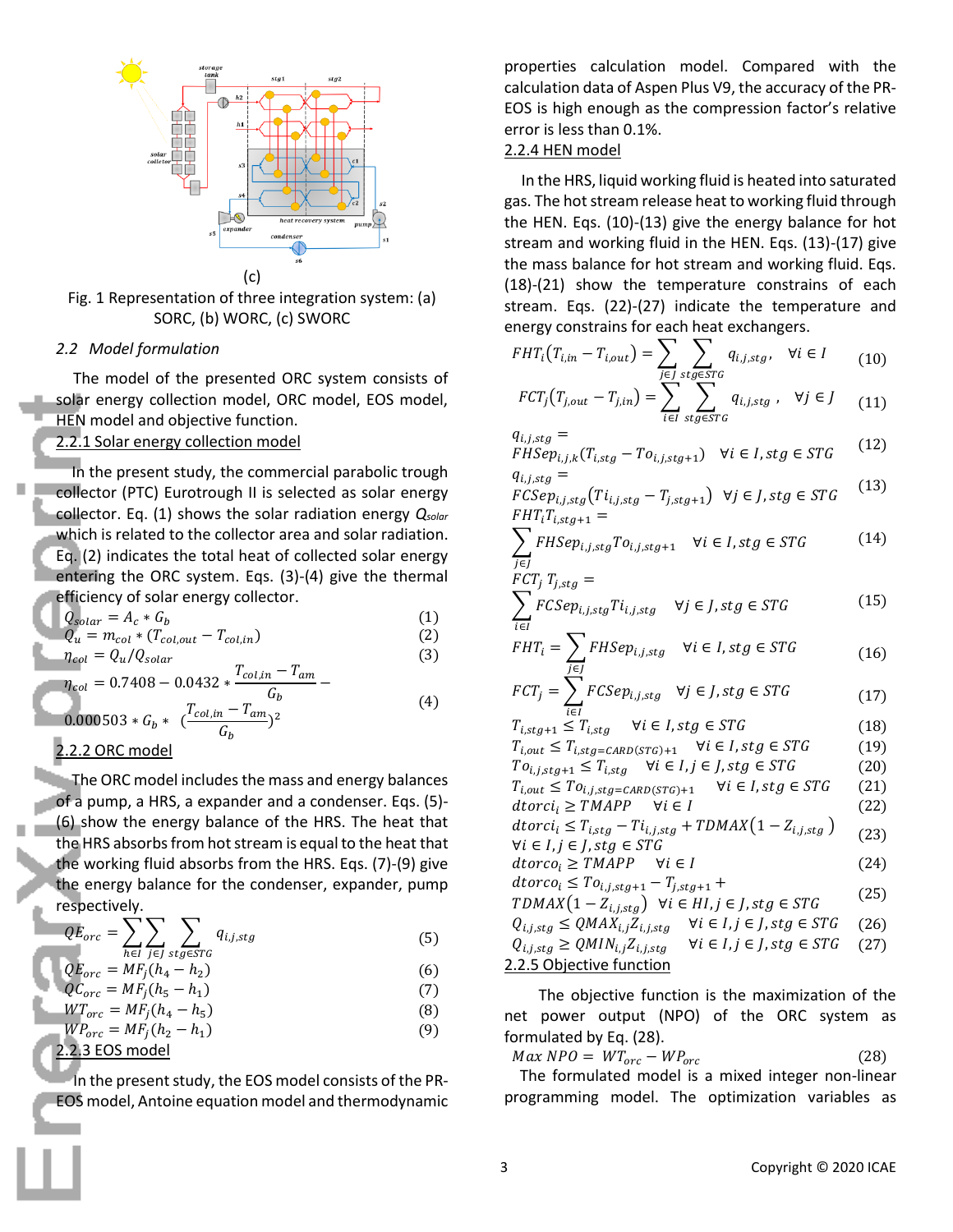follow: the inlet and outlet temperature, heat capacity flow rate of solar stream, the existence of heat exchanger at each stage or not, ORC working fluid mole flowrate, evaporation pressure and condensing pressure of the ORC system. In the present study, the MINLP model is formulated in GAMS 25.1 on a 3.2GHz Intel (R) Core (TM) 2 PC, and SBB is selected to solve the MINLP model. [3]

#### **3. RESULTS AND DISCUSSION**

The basic parameters are listed in Table 1. Fig.2 (a) gives the *T-Q* diagram of SORC. Fig.2 (b) and Fig.2 (c) show the *T-Q* diagrams of WORC and SWORC where the inlet temperature of waste heat stream is 473.15K.

As shown in Fig.2, irreversible loss is mainly located in the two-phase heating zone for the cyclohexane-WORC, and irreversible loss in the preheating section can't also be ignored. The SORC provide the better matching of the ORC system and heat source in the preheating section. The SWORC provides less irreversible loss in two-phase region and most part of the preheating section. The maximum *NPO* of SWORC increase by 38.5% compared to the total maximum *NPO* of SORC and WORC under the same inlet temperature of waste heat, and the system efficiency of SWORC increase by 3.6%.

Table 1 The basic parameters

| Parameter                                    | Value  |
|----------------------------------------------|--------|
| Heat capacity flow rate of waste heat stream | - 20   |
| (kW/K)                                       |        |
| Isentropic efficiency for expander           | 0.8    |
| Isentropic efficiency of compressor          | 0.8    |
| $\Delta T_{min}$ (K)                         | 10     |
| Ambient temperature (K)                      | 298 15 |



**Ale** 



Fig 2 *T-Q* diagram of three ORC system: (a) SORC; (b) WORC;



Fig. 3 Maximum *NPO* of different working fluid system: (a) SORC+WORC, (b) SWORC



Fig. 4 Absolute increase value for the maximum *NPO* of the SWORC with different working fluids



Fig. 5 System efficiency of different working fluid system: (a) SORC+WORC, (b) SWORC

Fig. 3 show the maximum *NPO* of the ORC system with different working fluid varies with the inlet temperature of waste heat stream. The results indicate that the ORC performances are influenced by the inlet temperature of waste heat stream and working fluid. As shown in Fig.3, The maximum *NPO* of the ORC system increases monotonously with the increase of the inlet temperature